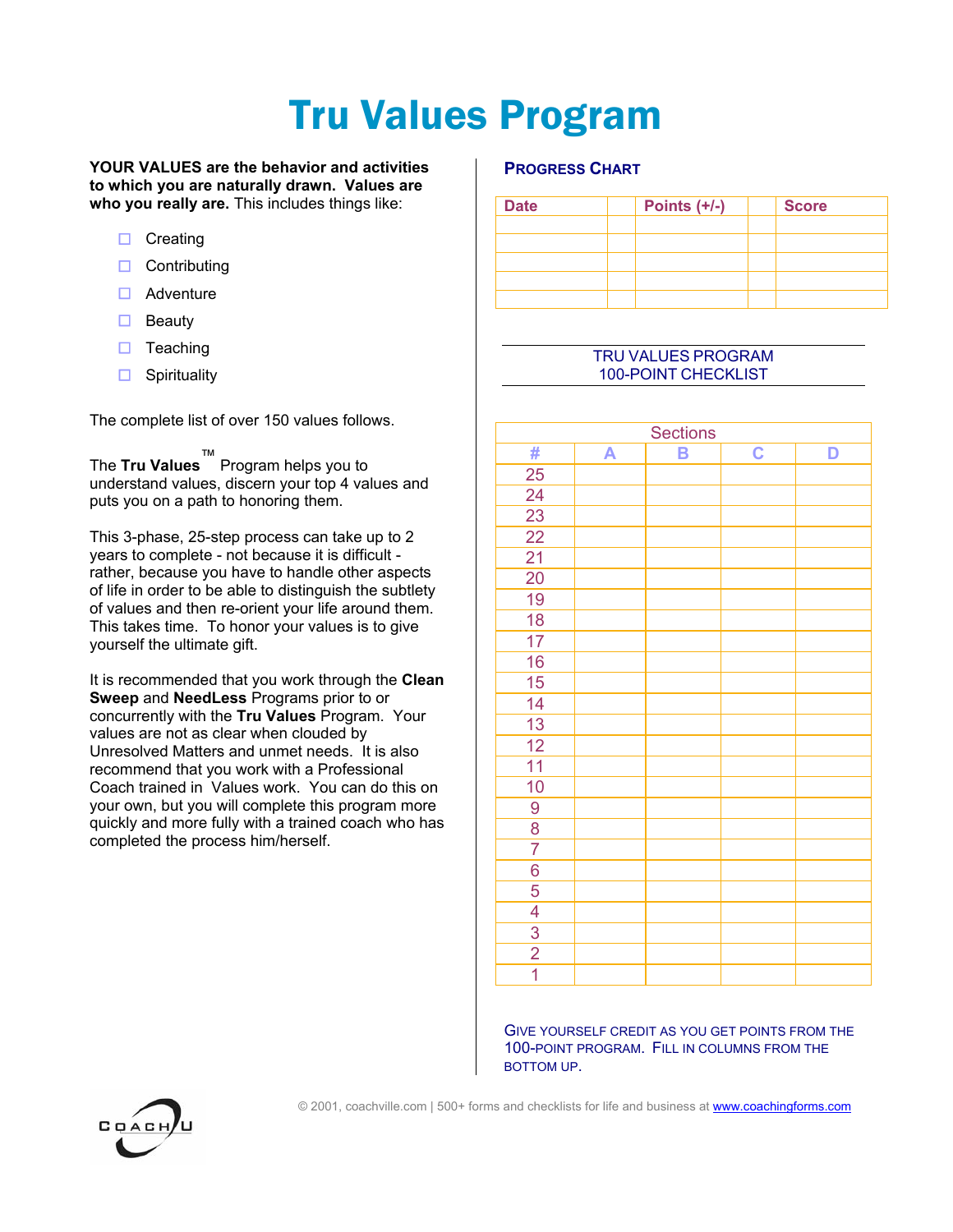#### **Purpose of Program**

The purpose of the Tru Values Program is to help you to:

- **1.** Identify what **your** true values really are
- **2.** Create and complete a Values Expression Project
- **3.** Reorient your life around expressing these values.

#### **What Are Tru Values?**

Values are things you do or that you find very attractive. When engaged in these activities, you feel most like yourself: Well, connected, excited, glowing and effortless. We like these things, but most of us lead lives, which do not grant us the chance to JUST do these things. We may be too busy with "responsibilities", Unresolved Matters, chasing unmet needs, just getting by, etc. In order to honor your Tru Values, you will have to substantially alter and enhance your life to get the room you need to engage in this ideal life.

Many of us spend our lives trying (consciously or not) to honor these Tru Values. We find ourselves getting disturbed or frustrated, bored or complacent, wishing and hoping to have a better life -- this better life is, among other things, based on your Tru Values.

Will you give yourself the best gift ever? Embark on this program and don't stop until you reach 100 points. Your Professional Coach can assist you to more fully understand the dynamic of values and the steps to have them expressed and honored.

#### **Instructions**

Please read these instructions **twice**. We have condensed what was a 5-page instruction sheet into a single page, so read carefully and let the subtleties show themselves.

#### **STEP 1: SELECT 10 VALUES**

Read the list of 150+ values and circle approximately 10 which resonate as a value for you. You are looking for a VALUE, not a want, a should, a fantasy or a wish. A value is a MUST for you to BE YOURSELF. Part of the first step is to TELL THE TRUTH about what you ACTUALLY VALUE or LOVE to do with your time. This may be the first time you have ever admitted this to yourself. Some of these you will know innately. Others require some straight looking. PLEASE be willing to "try on" words you might normally skip over. These may be hidden values; if so, you may have one or more of the following reactions:

- *No, no, no; that would be too much fun!*
- *That's a silly value; I should have a better one.*
- *If that were true, I'd have to change my life a lot!*
- *Flush, blush or shake when reading the word*



Got the idea? Good. Now circle the 10 words, which you believe to be Tru Values. Ask yourself: "If I had this, would I be naturally turned on, without efforting?" (work yes, struggle no)

#### **STEP 2: NARROW YOUR VALUES TO 4**

We all value a little of everything listed on this page. But we want you to pick the 4 Tru Values from the ones you circled. You may wish to compare each of your 10 with each other and ask yourself "Now, do I really prefer X or Y? Which ones aren't that intriguing to me anymore? Which ones, when honored, make the other ones not as exciting?"

Please choose your 4 Tru Values and write them on the front panel where indicated.

Exhilaration

**Adventure** The Unknown Thrill Speculation Dare Endeavor Quest<br>Exhilaration Venture

**Beauty**

**To Catalyze**

| Risk       |  |
|------------|--|
| Danger     |  |
| Gamble     |  |
| Experiment |  |
|            |  |

Grace Refinement Elegance Attractiveness Loveliness Radiance Magnificence Gloriousness Taste

Impact Move forward Touch<br>Turn on Free others Coach Turn on Free others Coach

Facilitate **Minister to** Grant Provide Foster Assist

Design Invent Synthesize Imagination Ingenuity Originality Conceive Plan Build<br>
Perfect Assemble Inspir

# Learn Detect Perceive

To glow To feel good Be with<br>
Fnergy flow In touch with Sensations Energy flow In touch with

Guide Inspire Influence

Cause Arouse Enlist Reign Govern Rule Persuade Encourage Model

**Encourage** Stimulate Energize Alter **To Contribute** Serve Improve Augment

Assist Endow Strengthen

#### **To Create**

Assemble Inspire

### **To Discover**

Locate Realize Uncover Discern Distinguish Observe

**To Feel** Emote To experience Sense<br>To glow To feel good Be with

**To Lead**<br>Inspire

© 2001, coachville.com | 500+ forms and checklists for life and business at www.coachingforms.com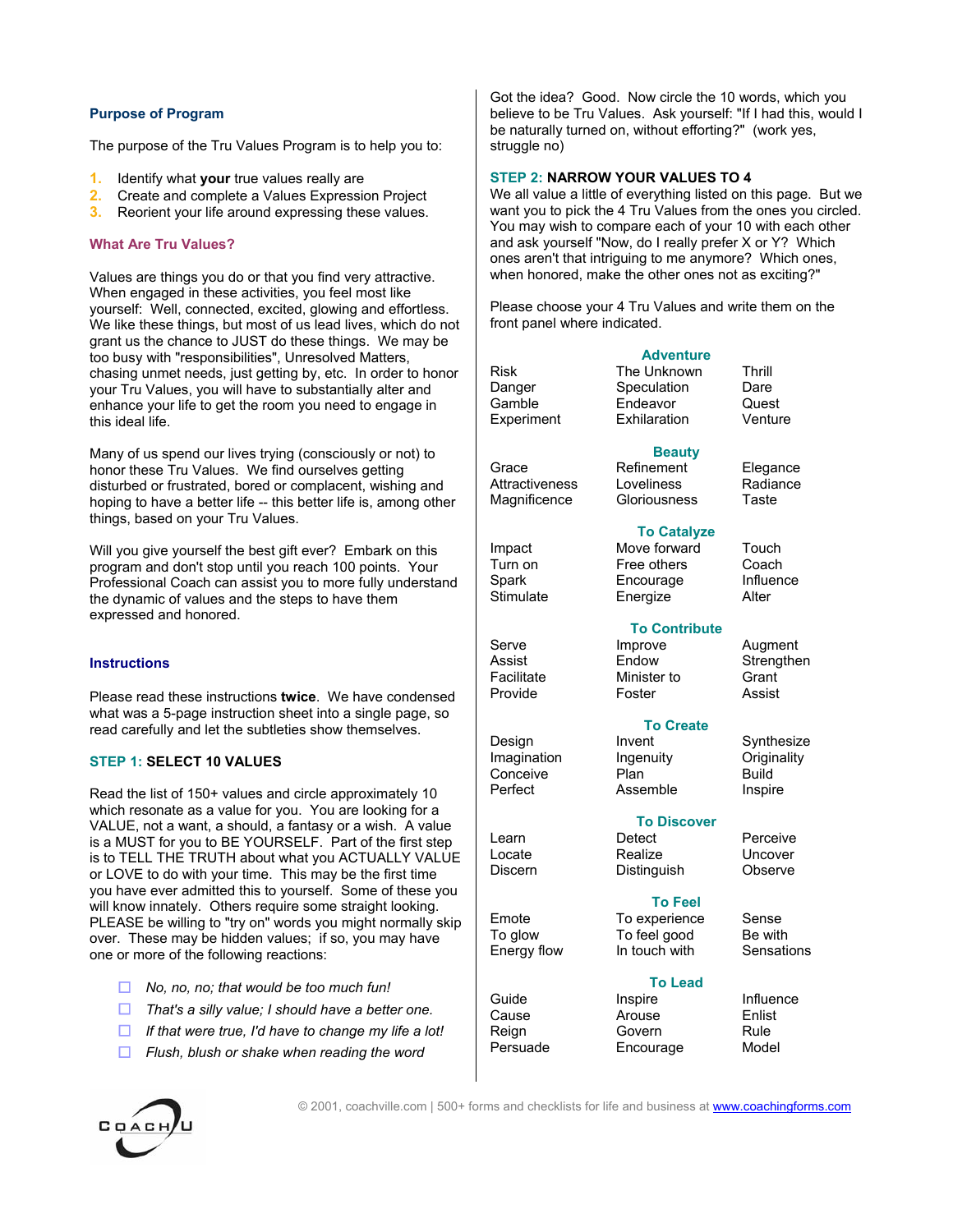### Expert Rule field Adept Dominate field Superiority Primacy<br>Preeminence Greatest Best Preeminence Greatest Best<br>Outdo Set standards Excellence

Have fun Be hedonistic Sex Sensual Bliss Be amused Be entertained Play games Sports

Be connected Part of community Family To unite To nurture Be linked Be bonded Be integrated Be with

Tenderness Touch Perceive Be present Empathize Support Show compassion Respond See

Be aware Be accepting Be awake Relate w/God Devoting Holy Honoring Be passionate Religious

Educate Instruct Enlighten<br>
Inform Prepare Fdify Inform Prepare Edify<br>
Prime Uplift Expla

**To Win**

Prevail **Accomplish** Attain Score **Acquire** Win over Triumph Predominate Attract

**Mastery**

**Pleasure**

**To Relate**

**Be Sensitive** 

**Be Spiritual** 

**To Teach**

Explain

Set standards

#### **Step 3:** CREATE A LIFE WHICH HONORS & EXPRESSES YOUR VALUES

Now that you have your Tru Values identified, you will want to create a way to have them all expressed, forever. This process has 3 parts as described below.

#### **Honor Your Values**

When you honor your values, you honor your Self or Higher Self. Values are those activities you naturally engage in when your life is in great shape. Until this time, you may be expressing (like doing) your values, but they are not being honored. To honor your values means to create and live your life in such a way that there is nothing in the way of you living your values. This means a life of integrity, free of addictions or attachments, all needs met, clearing unresolved past experiences, a full and supportive community - like an ideal life.

Some people engage in this values process as a way to get a great life: "I want to honor and express my values, so I am changing x, y and z!" they exclaim. Hey, whatever reason you use to put your values FIRST is great. Look for

examples of the kind of changes I am talking about on the last page of this program handout under Step 7. Choose 3 of these changes to begin fully honoring your values.

#### **Express Your Tru Values Through A Project**

Now that you've cleared the decks and upgraded your life so your values can play, it is time to come up with a fun project which gives your values a showcase - a way to get stimulated and used; a way to show yourself that living your values is both possible and fulfilling. (Fulfillment is the experience of life one has when values are honored and expressed.)

This project shouldn't have any shoulds about it. Don't pick one that will drive you crazy, one that you are not ready for (but "should be"), one that you think you should want, but really don't. Rather, design a project that lets you play big or play well, effortlessly. Examples are in Step 11 on the last page of this handout. Design a project that brings out your best, naturally. Don't do a project in order to "get something" out of it. Do it because you enjoy it.

#### **Align Your Goals With Your Values**

After finishing your values expression project, you are ready for the final phase - aligning your life goals with your values. In other words, being at the place in life where you can afford to set only those goals, which honor or express your values. This assumes you're close to 100 on Clean Sweep and NeedLess programs. But wow, what a place to be at in life! The alignment steps are:

- **1.** Make a list of your 10 goals for this year.
- **2.** Make a list of your top 10 values.
- **3.** Match the goals with the values.

**Note:** The objective here is to only have value-based goals this year. If you have a goal that does not "fit" with one of your top 10 values, either adapt the goal to fit the value or GET RID OF IT and come up with another. Don't adapt the value to the goal. And only have one goal per value. **You are using your values as the reference point in your life - not your goals.** And that is what makes this process so exciting!